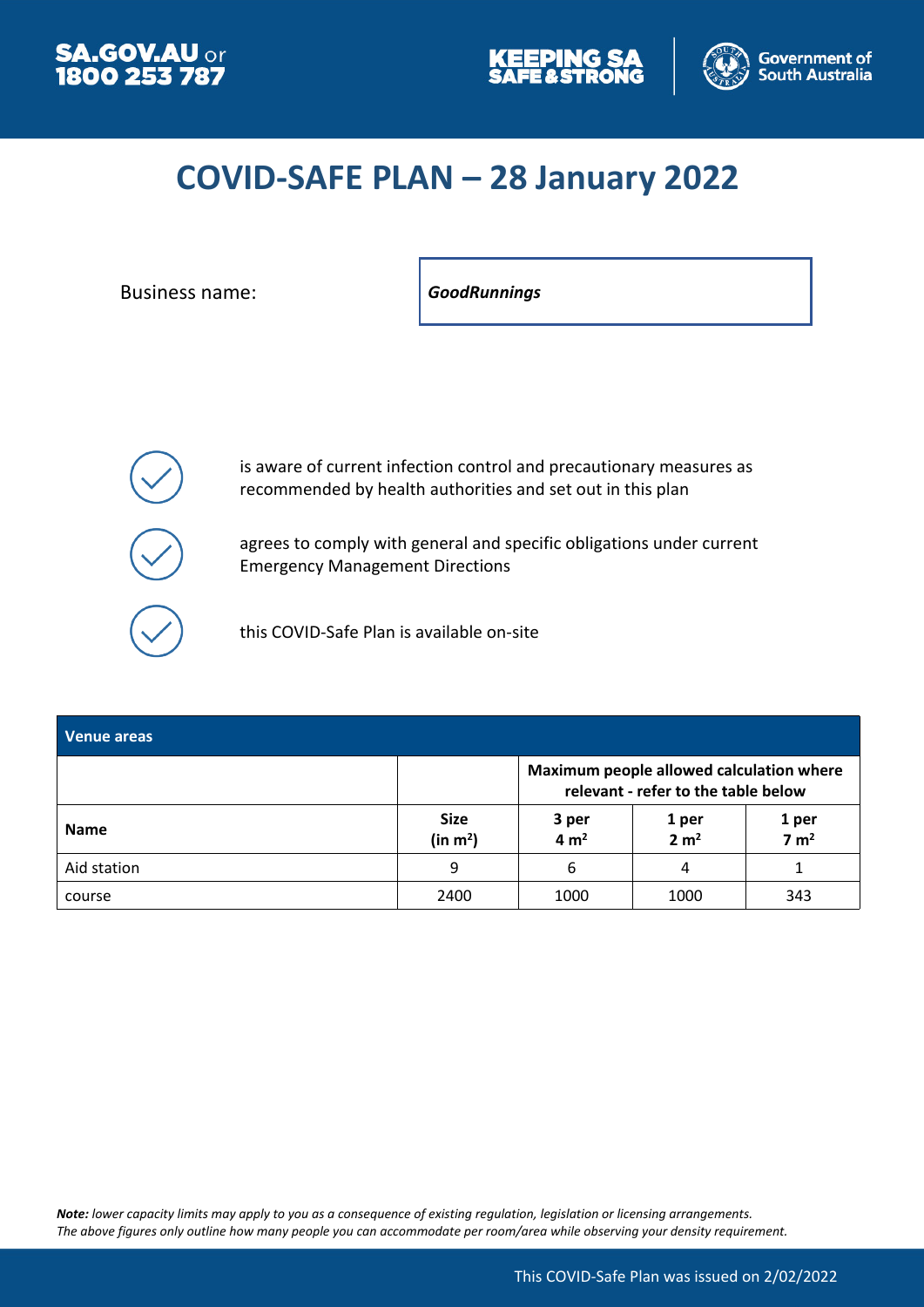



## **COVID-SAFE PLAN – 28 January 2022**

| <b>Summary</b>                                   |                                                          |  |  |
|--------------------------------------------------|----------------------------------------------------------|--|--|
| <b>Name of business</b>                          | GoodRunnings                                             |  |  |
| <b>Business or activity</b>                      | Outdoor and indoor sport                                 |  |  |
| <b>Address of business or activity</b>           | <b>28 3 NOBLET STREET</b><br>FINDON SOUTH AUSTRALIA 5023 |  |  |
| <b>Owner or Operator name</b>                    | Dawn Parks                                               |  |  |
| Plan completed by                                | Dawn Parks                                               |  |  |
| <b>Contact phone</b>                             | 0412977006                                               |  |  |
| <b>Contact email</b>                             | goodrunningsinfo@gmail.com                               |  |  |
| Is this plan for a one-off event or<br>activity? |                                                          |  |  |

# **People capacity (excluding staff)**

#### **Venue areas**

|             | Maximum people allowed calculation where<br>relevant - refer to the table below |                           |                           |                           |
|-------------|---------------------------------------------------------------------------------|---------------------------|---------------------------|---------------------------|
| <b>Name</b> | Area in $m2$                                                                    | 3 per<br>4 m <sup>2</sup> | 1 per<br>2 m <sup>2</sup> | 1 per<br>7 m <sup>2</sup> |
| Aid station | 9                                                                               | 6                         | 4                         |                           |
| course      | 2400                                                                            | 1000                      | 1000                      | 343                       |

#### **Additional considerations to people capacity should be considered:**

#### **Density Calculation**

Multiple density requirements may apply to your activities/business type. The density calculator in this COVID Safe Plan provides calculations based on area for each of the 3 possible density requirements currently in place.

**To determine the density calculation that applies to an activity in a setting, please refer to the table in the Density section of the General Obligations below. You may be able to have differing requirements depending on the activity occurring.**

#### **COVID Management Plan**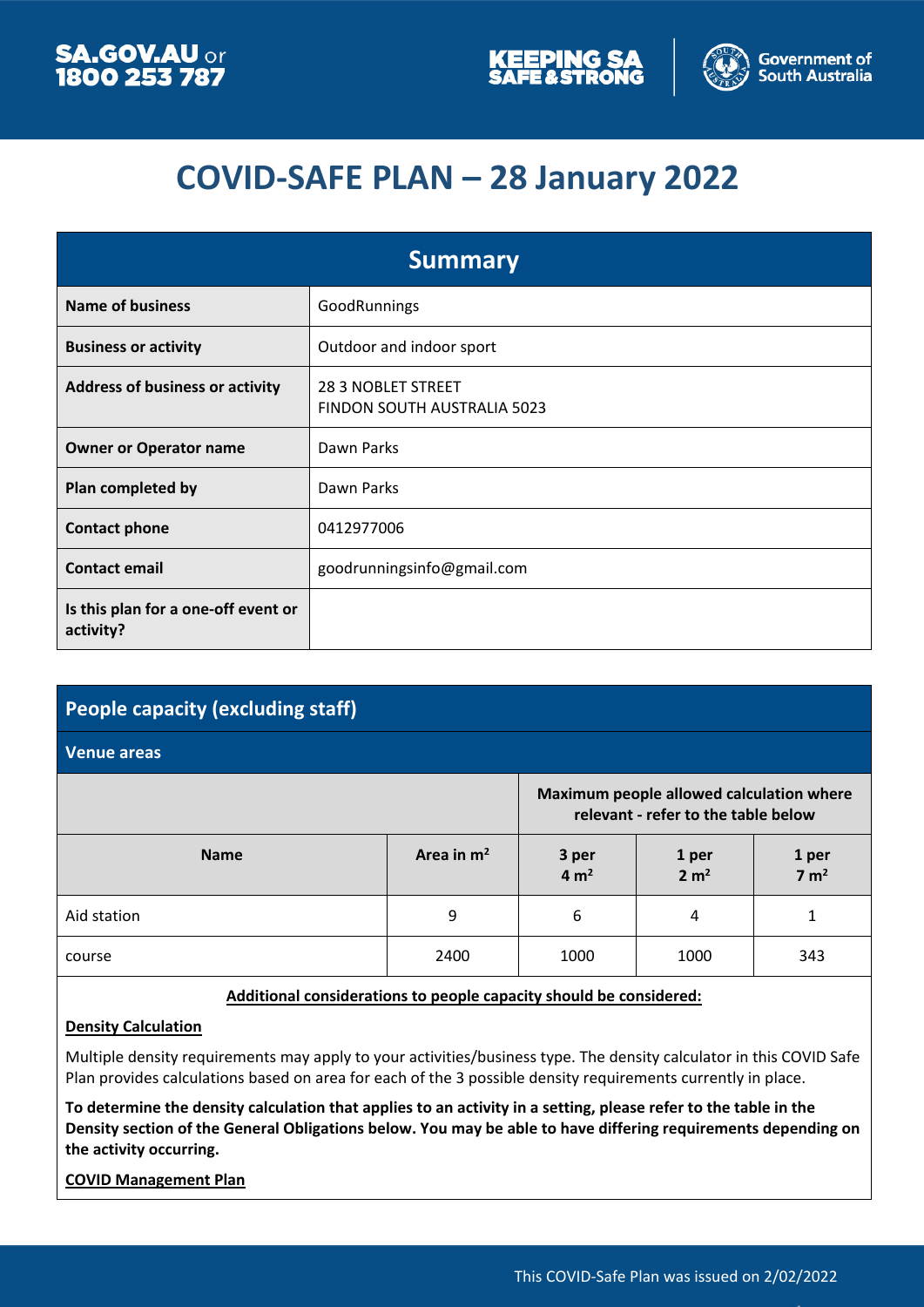





You are only allowed to have more than 1,000 people on site if you have a COVID Management Plan approved by SA Health.

#### **Licenced Premises**

The above capacity limits apply unless lower capacity limits apply to your premises under existing legislation, regulation or licensing arrangements. For example: if you have a small venue liquor licence, lower capacity limits may apply to your premises than the ones listed above.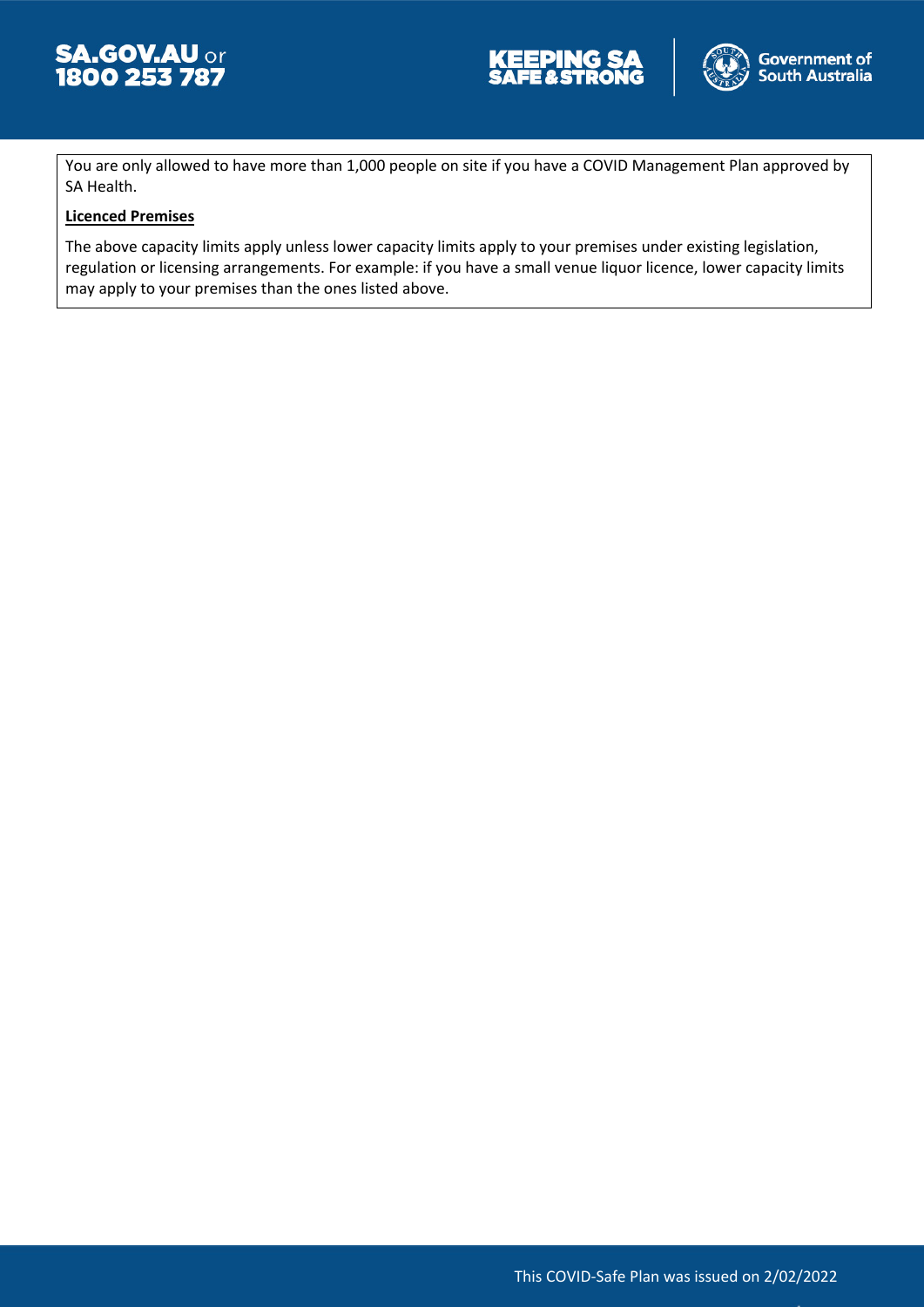





### **Obligations**

#### **General principles**

#### **Contact tracing with approved contact tracing system**

Defined Places (as per the Emergency Management Direction) must have approved contact tracing in place. Defined Public Places are as follows:

- onsite purchase and consumption of food or beverages (whether occurring in an indoor or outdoor area)
- sport (including sports training), fitness or recreation activities
- indoor public meetings
- ceremonies
- public assemblies
- provision of personal care services
- provision of public entertainment
- provision of recreational transport
- the operation of a nightclub
- the operation of relevant licensed premises
- the operation of a casino or gaming area (within the meaning of the Gaming Machines Act 1992)
- auctions and inspections of premises for the purpose of sale or rental of any property
- driver instruction
- an assembly within the meaning of the Public Assemblies Act 1972
- the provision of health care, residential care, disability support or aged care services
- the onsite purchase and consumption of shisha.

Where relevant, the following contract tracing requirements apply:

- You must put in place and operate an approved contact tracing system at your venue or activity.
- This means either the QR Code provided in this plan (COVID-SAfe Check-In), or another electronic platform approved by the State Coordinator. You are not allowed to use any different option.
- People attending your venue or activity must check in using the approved contact tracing system you have put in place (unless they are genuinely unable, for example if they do not have a smartphone).
- They must do so as soon as practical upon entry to your premises.
- If using COVID-SAfe Check-In, you must print and make the QR Code provided in this COVID-Safe Plan available onsite to allow people attending your venue or activity to check in.
- You should have a different type of attendance record available for people attending your venue that are truly unable to use COVID-Safe Check-in (that is, as a back-up option - this refers to printed, paper contact tracing records, for example).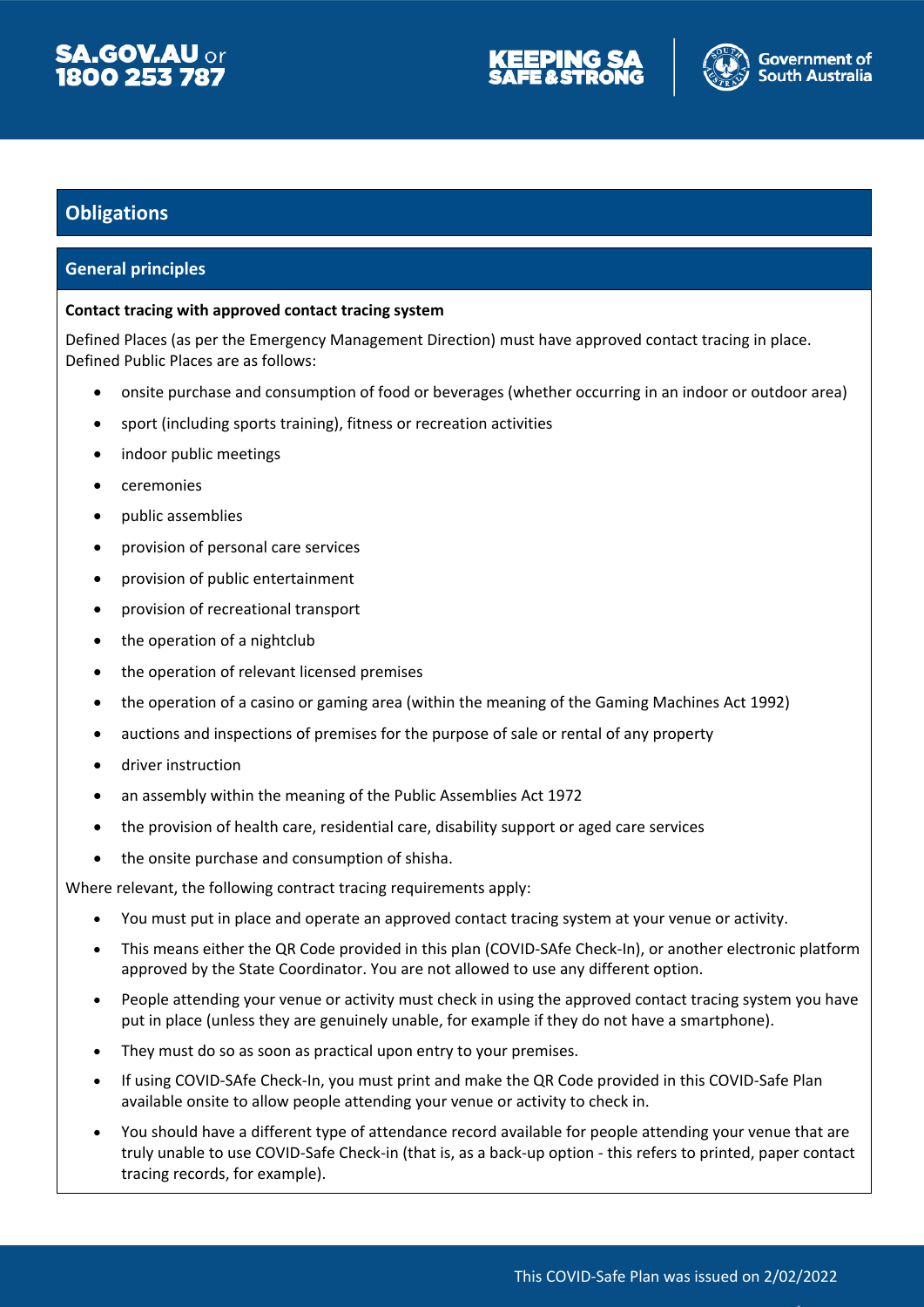





- o These records must then include each person's contact details, and the time and date of attendance.
- o They must be produced for inspection at the request of an authorised officer.
- o It is prohibited to use these records for any other purpose than for COVID-19 contact tracing.
- o They can be physical or digital records.
- $\circ$  They may not be copied, photographed, taken, or used by anyone else than you or an authorised officer.
- o They must be kept in a way that reduces the risk of them being copied, photographed, taken or used by any person other than an authorised officer.

#### **Density**

 This COVID-Safe Plan has automatically provided density requirements for the 3 restrictions currently in place. **Please use the table below to help determine which of the restrictions apply to your activity or business type at the relevant times**. Please note: under various circumstances you may need to apply more or less restrictive density requirements based on the **activity**.

| <b>Activity or Business Type</b><br>(as per the summary section of<br>your COVID Safe Plan) | <b>Standing or mix of seated and</b><br>standing |                                                                                                                                              |
|---------------------------------------------------------------------------------------------|--------------------------------------------------|----------------------------------------------------------------------------------------------------------------------------------------------|
| Auctions and inspections                                                                    | 1 person per $2 \text{ m}^2$                     | 3 people per $4 \text{ m}^2$                                                                                                                 |
| Beauty, personal care and<br>associated services                                            | 1 person per $2 \text{ m}^2$                     | 3 people per $4 \text{ m}^2$                                                                                                                 |
| Ceremonies                                                                                  | 1 person per $2 \text{ m}^2$                     | 3 people per $4 \text{ m}^2$                                                                                                                 |
|                                                                                             |                                                  | Where an ancillary event is<br>associated with a ceremony,<br>consider the appropriate<br>density requirement to the<br>venue when planning. |
| Entertainment                                                                               | 1 person per 2 m <sup>2</sup>                    | 3 people per 4 m <sup>2</sup>                                                                                                                |
| <b>Funerals</b>                                                                             | 1 person per 2 m <sup>2</sup>                    | 3 people per 4 m <sup>2</sup>                                                                                                                |
|                                                                                             |                                                  | For funerals or ancillary events<br>held at hospitality venues,<br>hospitality requirements apply                                            |
| Indoor public meetings                                                                      | 1 person per 2 m <sup>2</sup>                    | 3 people per 4 m <sup>2</sup>                                                                                                                |
| <b>Public assemblies</b>                                                                    | 1 person per 2 m <sup>2</sup>                    | 3 people per 4 m <sup>2</sup>                                                                                                                |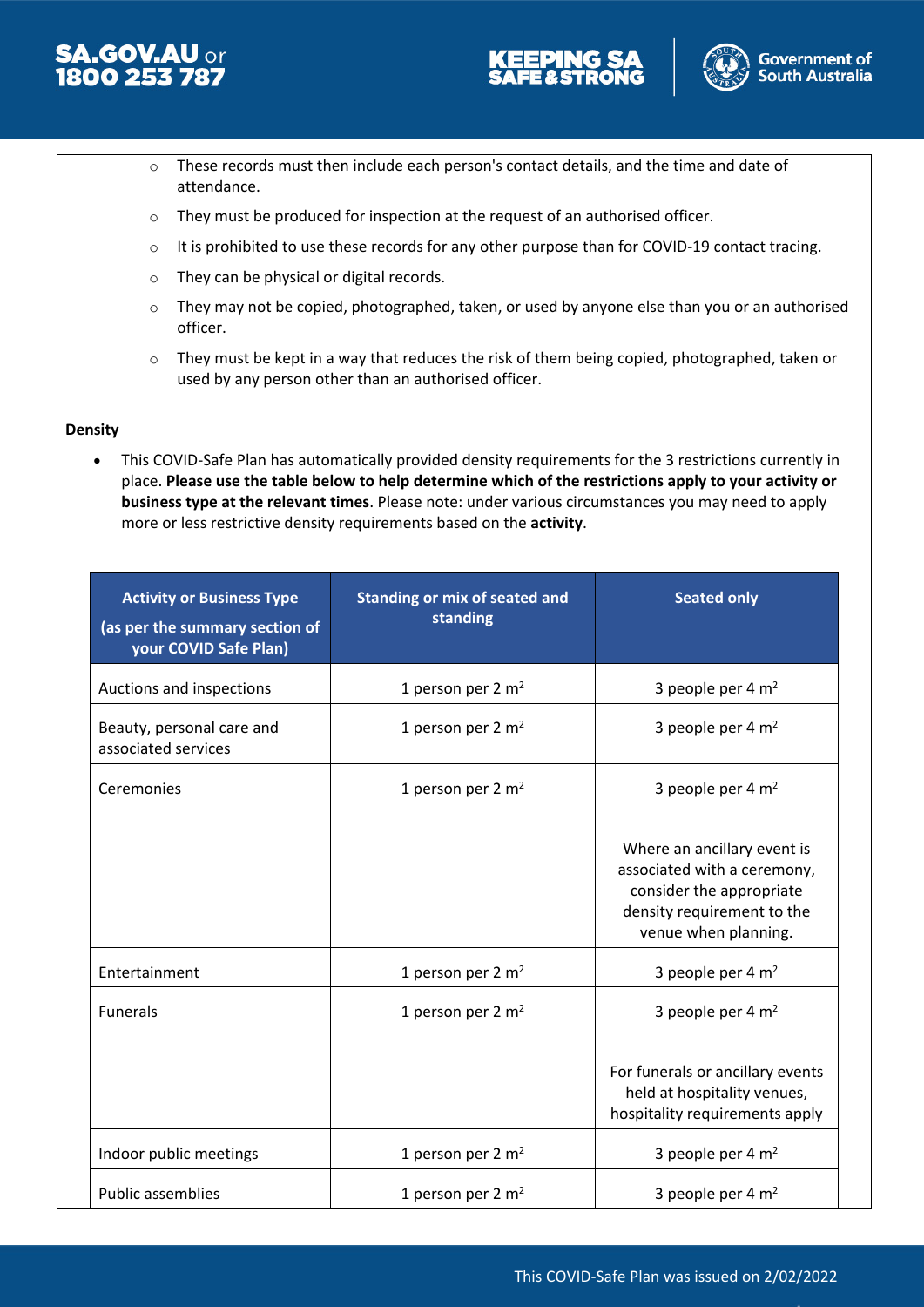





| Gaming areas in pubs or clubs                                                                                                                                                                                                                                                                             | 1 person per 2 m <sup>2</sup> | 3 people per 4 m <sup>2</sup>                                                                                                                                                                                                                                                         |
|-----------------------------------------------------------------------------------------------------------------------------------------------------------------------------------------------------------------------------------------------------------------------------------------------------------|-------------------------------|---------------------------------------------------------------------------------------------------------------------------------------------------------------------------------------------------------------------------------------------------------------------------------------|
| General retail                                                                                                                                                                                                                                                                                            | 1 person per 2 m <sup>2</sup> | N/A                                                                                                                                                                                                                                                                                   |
| Hardware store operations                                                                                                                                                                                                                                                                                 | 1 person per 2 m <sup>2</sup> | N/A                                                                                                                                                                                                                                                                                   |
| Supermarket operations                                                                                                                                                                                                                                                                                    | 1 person per 2 m <sup>2</sup> | N/A                                                                                                                                                                                                                                                                                   |
| Indoor and outdoor sport                                                                                                                                                                                                                                                                                  | 1 person per 2 m <sup>2</sup> | 3 people per 4 m <sup>2</sup><br>(spectators)                                                                                                                                                                                                                                         |
| Indoor fitness facility<br>Includes gymnasiums, health<br>clubs, fitness centres, yoga,<br>barre and spin facilities, dance<br>and pilates studios and<br>swimming pools (other than<br>swimming pools being used for<br>rehabilitation purposes<br>authorised by a health or<br>disability practitioner) | 1 person per 7 m <sup>2</sup> | Any other group fitness or<br>physical recreation activity open<br>to members of the public must<br>apply the density requirements<br>for defined public activities,<br>being 1 person per 2 $m2$ if<br>seated and standing, and 3<br>people per 4 m <sup>2</sup> when seated<br>only |
| Indoor public swimming pools                                                                                                                                                                                                                                                                              | 1 person per 7 m <sup>2</sup> | Outdoor swimming pools must<br>observe a density limit of 1<br>person per 2 m <sup>2</sup> of publicly<br>available space.                                                                                                                                                            |
| Seated entertainment                                                                                                                                                                                                                                                                                      | N/A                           | 3 people per 4 m <sup>2</sup>                                                                                                                                                                                                                                                         |
| Hospitality activities                                                                                                                                                                                                                                                                                    | N/A                           | 1 person per 2 m <sup>2</sup>                                                                                                                                                                                                                                                         |
| Private activity<br>Hospitality activity as per the<br><b>Emergency Management</b><br>Direction                                                                                                                                                                                                           | 1 person per 2 m <sup>2</sup> | Where the private activity does<br>not include the purchase or<br>consumption or food or<br>beverage, determine the most<br>applicable density requirement.                                                                                                                           |
| Private function<br>Hospitality activity as per the<br><b>Emergency Management</b><br>Direction                                                                                                                                                                                                           | 1 person per 2 m <sup>2</sup> | Where the private activity does<br>not include the purchase or<br>consumption or food or<br>beverage, determine the most<br>applicable density requirement.                                                                                                                           |
|                                                                                                                                                                                                                                                                                                           |                               |                                                                                                                                                                                                                                                                                       |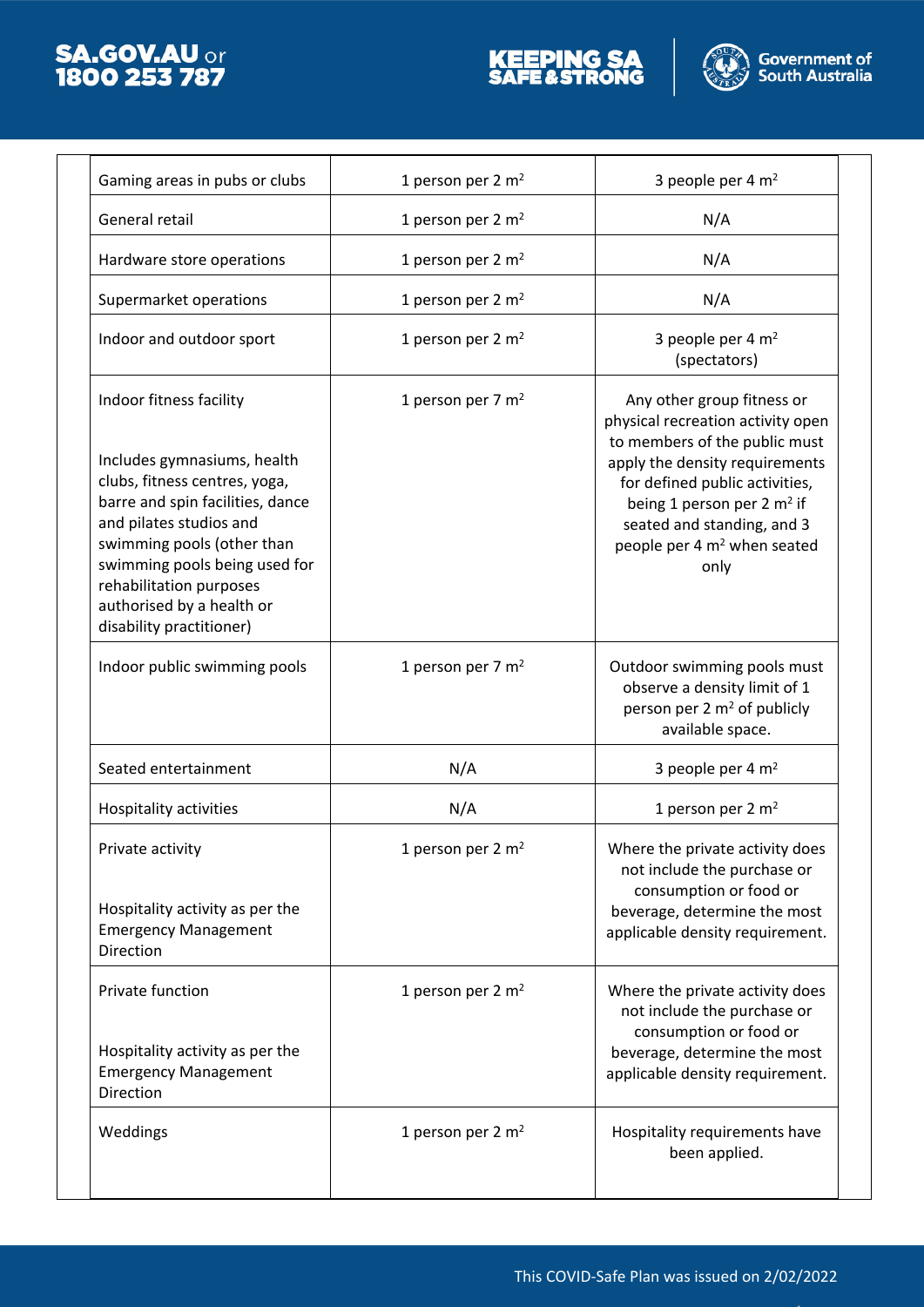





Where a wedding does not include the purchase or consumption of food or beverage, determine the most applicable density requirement.

**Note:** the density requirement does not apply to movable places.

#### **Physical distancing**

- Have measures in place to maintain and encourage others to maintain the physical distancing principle of at least 1.5 metres separation. This includes:
	- o Between groups within each room
	- o At entry and exit points
	- $\circ$  This does not apply to those who attend as a group, such as members of the same household, family or people who otherwise regularly associate with each other.
	- $\circ$  For larger venues, complying with this requirement means that you will need to have crowd control measures in place, including in relation to queuing.

#### **COVID-Safe Plan**

- A COVID-Safe Plan must be submitted by all individuals or organisations that own, operate or host Defined Public Activities, as outlined by the Emergency Management (Public Activities) (COVID-19) Direction. This includes:
	- o Hospitality
	- o Fitness and recreation
	- o Indoor public meetings
	- o Ceremonies
	- o Public assemblies
	- o Personal care services
	- o Public entertainment
	- o Recreational transport, passenger transport services, and driving lessons
	- o Health services
	- o Property inspections and auctions
	- o Casino or gaming areas
	- o Relevant licensed premise

The plan must be produced on request from an authorised officer.

**Capacity limits**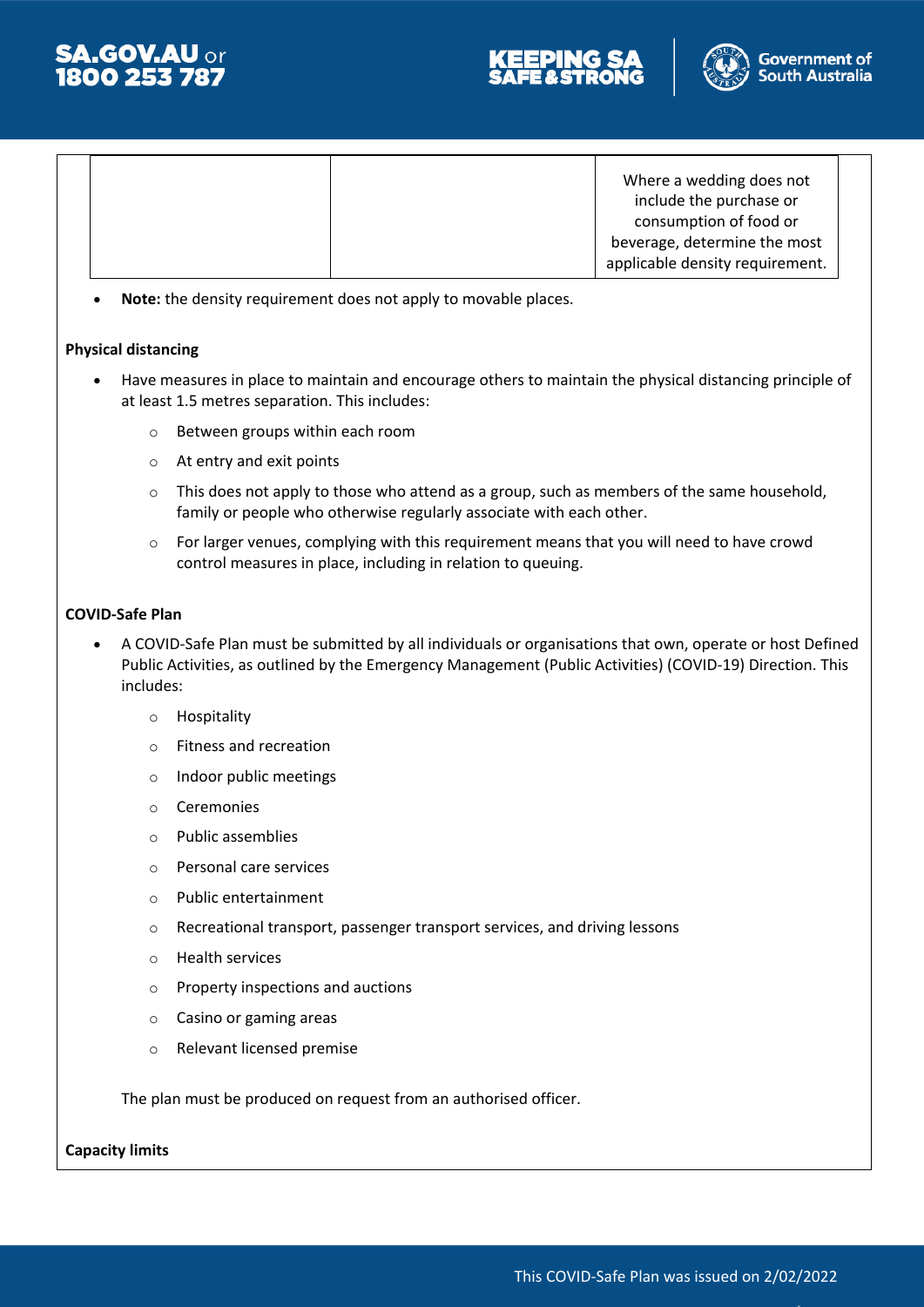





- No more than 1,000 people are allowed on site at any one time. To be allowed to have more than 1,000 people on-site, you will need to prepare a dedicated COVID Management Plan and have this approved by SA Health.
- **Note:** a lower capacity limit may apply based on your activity type or the square metres available on site.

#### **COVID Marshals (if relevant)**

- The following businesses or activities that include defined public activities must have one dedicated COVID Marshall on site at all times while operating/open to the public:
	- o Any businesses or activities that require a COVID Management Plan
	- o Nightclubs
	- o Gyms and fitness centres
	- o Public pools and swimming centres
	- o Sporting clubs
	- o Supermarkets
	- o Hardware stores
	- o Distribution centres
	- o Licensed premises
	- o Areas where food is served
- Visit [www.covid-19.sa.gov.au](http://www.covid-19.sa.gov.au/) for more information on when a COVID Management Plan is required.
- This means a dedicated staff member who is 16 or older, has completed training as prescribed by SA Health, who is clearly identifiable as a COVID Marshal, and whose duty is to supervise and ensure that all people onsite comply with the COVID Management Plan, including distancing, density, hygiene and cleaning, infection control, venue layout, ensuring stock of items like sanitiser, and other requirements as relevant (such as keeping attendance records).
- If you operate 24/7 with staff not always onsite, you only need to have a COVID Marshal onsite at all times of high patronage.
- If you reasonably expect 200 people or more to be onsite at the same time, the COVID Marshal may not have any other duties than being a COVID Marshal.
- The owner, operator or person who is effectively in charge of a business or activity is responsible for ensuring that a COVID Marshal is in place.
- They must also keep records of completion of Marshals' training, and provide these records to an authorised officer on request.
- If your premises are used by different people or organisations, it is the responsibility of the owner or person with care/control/management of your premises to ensure that it is supervised by a COVID Marshal, if and when required.
- This will be the case when your premises are used by people conducting prescribed operations.
- In this case, you do not have to supply the COVID Marshal, but you must ensure the person conducting the prescribed operations supplies a COVID Marshal. You can determine how this is done - for example, you can include in the hiring terms and conditions that the hirer must have a COVID Marshal

**Singing**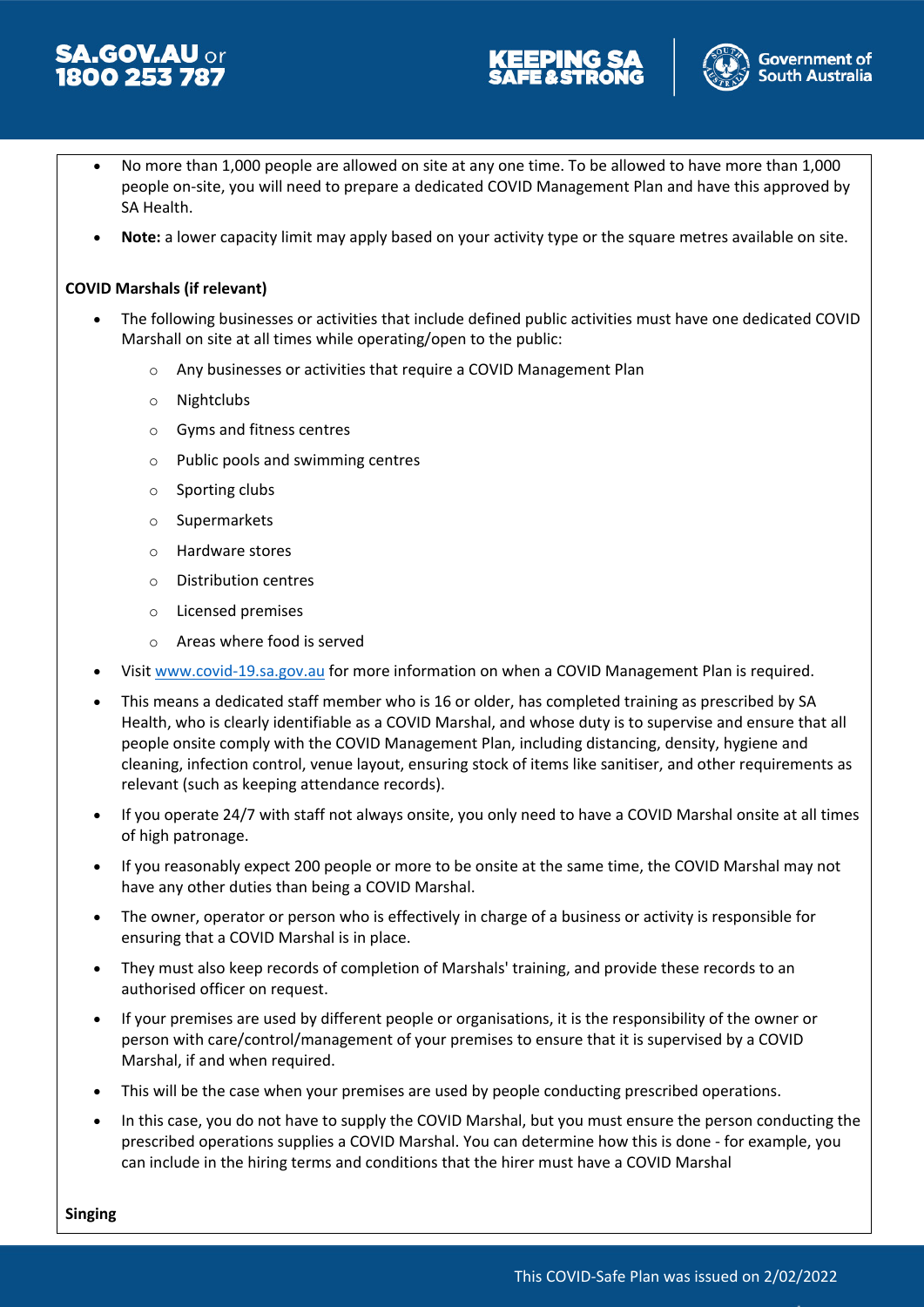





- Singing in non-residential indoor places without a mask is only allowed if:
	- it is an individual performer (not including karaoke performers no karaoke is allowed)
	- $\circ$  the singers are part of a group of performers and they are performing or rehearsing (not including persons performing or rehearsing as part of a choir or chorus which is only allowed with a mask)
	- o the premises are an educational establishment, or
	- the singers are undertaking or providing an individual lesson
- In any circumstances other than the above, singing in non-residential indoor places is only allowed if any people who are singing are wearing a mask covering the mouth and nose

#### **Masks**

- Masks (covering the mouth and nose) are mandatory in the following settings:
	- $\circ$  all indoor public places. This means indoor places that the public has access to, regardless of whether they must pay to access the place or can do so for free
	- o personal care and beauty services
	- $\circ$  indoor fitness and physical recreation facilities, including gyms, swimming pools, dance studios but they only have to wear a mask while they are not exercising
	- o passenger transport services
	- o healthcare, residential care, disability support services, in-home aged care services and supported living services
	- $\circ$  high-risk settings. This category includes: residential aged care facilities, disability care facilities, prisons, correctional facilities, training centres or other places of custody; and any of the following areas within a public or private hospital: an emergency department, an intensive care unit, a respiratory ward, and an oncology ward; or any health care service provided in any Aboriginal community or any other Aboriginal community controlled health service)
- Masks are not required if a person:
	- $\circ$  has a relevant medical condition, including problems with their breathing, a serious condition of the face, a disability or a mental health condition (Evidence of a relevant medical condition must be produced on request)
	- $\circ$  in circumstances where the ability to see the mouth is essential for communication, such as to enable communication by or with any patron who is deaf or hard of hearing
	- $\circ$  in circumstances where removal of the mask is lawfully required for identification purposes
	- o when the person is eating or drinking
	- $\circ$  if the person is a child under 12 years of age
	- $\circ$  if the person is carrying out functions as an authorised worker and it is not possible to properly carry out those functions with a mask on
	- $\circ$  is receiving a health or personal care service and wearing a mask would reasonably interfere with the provision of the health or personal care service. The providers of the service do need to wear a mask.
	- $\circ$  Is part of a bridal party, but only during a wedding ceremony. Masks must be worn during the reception/other events associated with the wedding.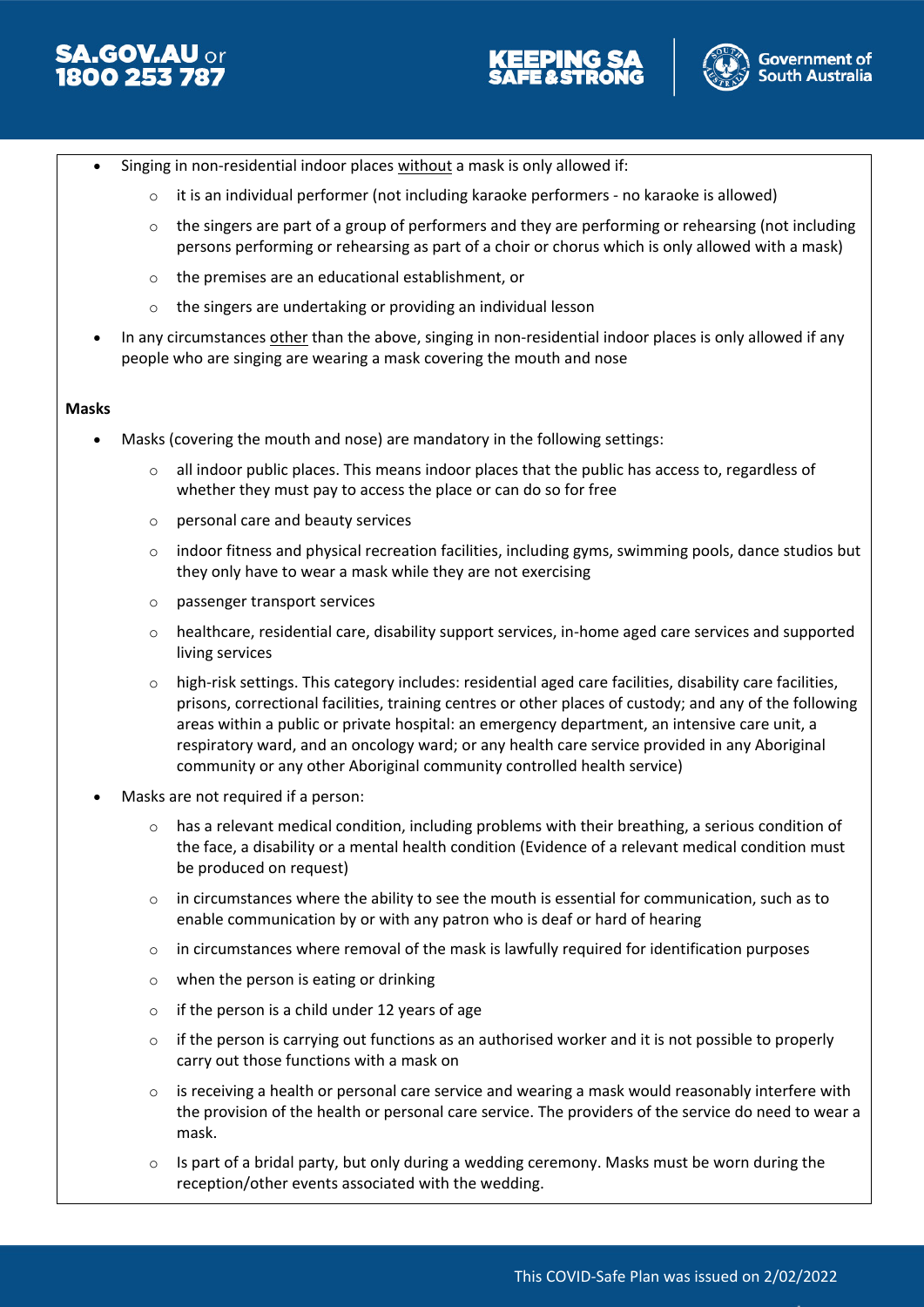# **SA.GOV.AU** or<br>**1800 253 787**



**I understand that the above requirements are legal obligations under current Emergency Management directions. If I do not comply with these, I may face a fine of up to \$5,000**

#### **Outdoor and indoor sport**

#### **Spectators**

- Spectators are allowed, as long as the density requirement is observed.
- If all spectators are and stay seated, then the density requirement is 3 persons per 4 square metres.
- If spectators are standing, or if some spectators are seated while others are standing, then the density requirement is 1 person per 2 square metres.

#### **COVID Marshals**

- If you are a sporting club, you must have a COVID Marshal supervising your operations/activities at any time.
- This means a staff member charged with ensuring your COV ID-Safe Plan is being effectively implemented and its requirements observed by staff, patrons and other people onsite. This includes distancing, density, hygiene and cleaning, infection control, venue layout and readiness, ensuring stock of items like sanitiser, and any other requirements as relevant (such as keeping an attendance record, if required).
- COVID Marshals must be 16 years old or older.
- COVID Marshals must have completed training as prescribed SA Health.
- COVID Marshals must take reasonable steps to make themselves visually identifiable as a COVID Marshal.
- If you reasonably expect 200 people or more to be onsite at the same time, your COVID Marshal may not have any other duties than being a COVID Marshal.
- If you operate 24/7 with staff not always onsite, you only need to have a COVID Marshal onsite at all times of high patronage.
- The owner, operator or person who is effectively in charge of a business or activity is responsible for ensuring that a COVID Marshal is in place.
- They must also keep records of completion of Marshals' training, and provide these records to an authorised officer on request.

#### **Food and beverages**

- If you also offer the onsite purchase and consumption of food and beverages, your COVID-Safe Plan must also include the activity 'Hospitality' and its obligations and recommendations.
- These requirements do not apply to the onsite purchase and consumption of:
	- $\circ$  snack or hand-held foods or non-alcoholic beverages by people attending sport (incl. training), fitness or recreation activities
	- $\circ$  alcoholic beverages by spectators at sports event, provided alcoholic beverages are consumed while seated.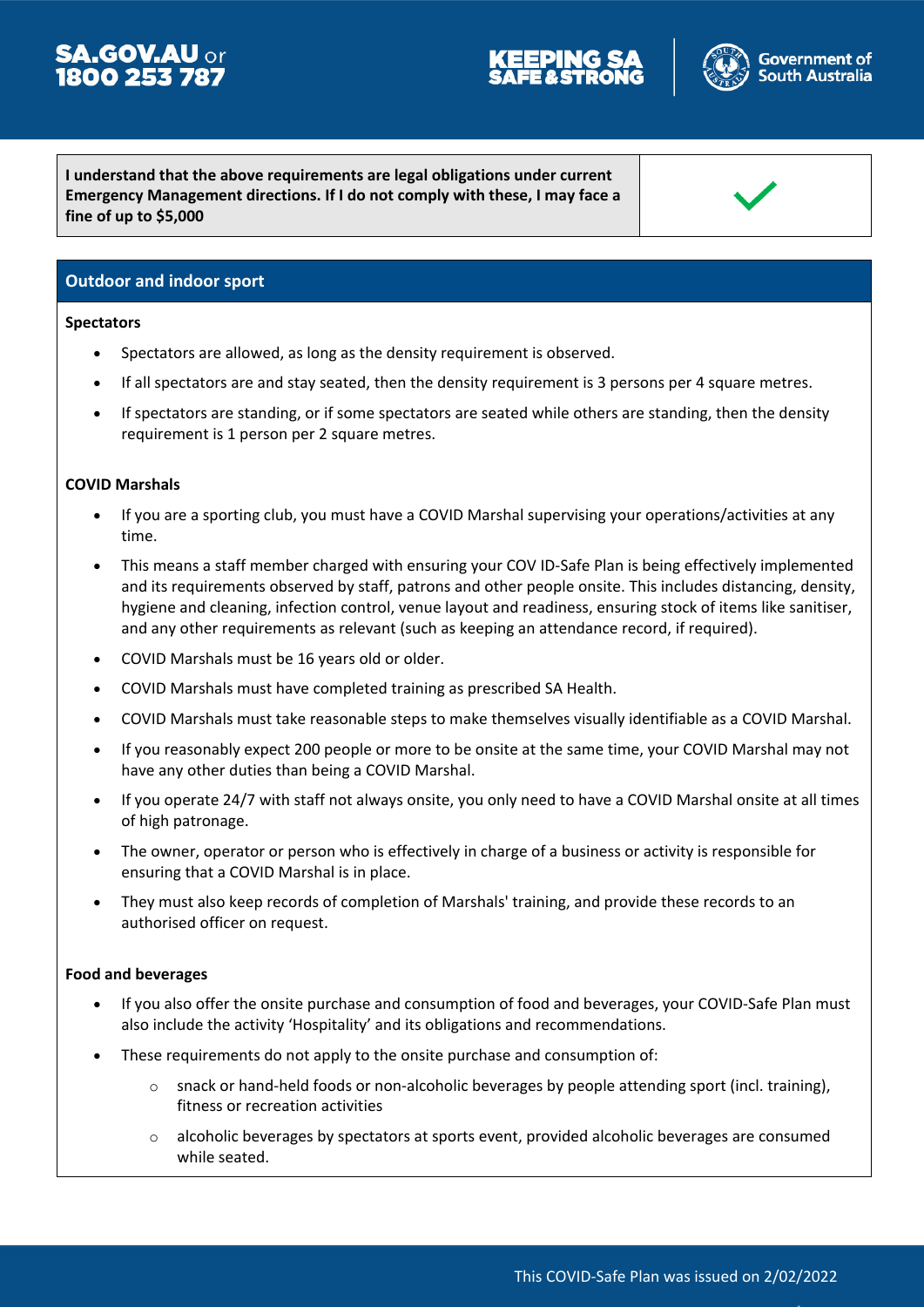# **SA.GOV.AU or**<br>**1800 253 787**



**I understand that the above requirements are legal obligations under current Emergency Management directions. If I do not comply with these, I may face a fine of up to \$5,000**

### **Recommendations**

#### **General**

#### **Physical distancing**

- Consider venue layout and move tables and seating to comply with physical distancing (1.5m separation) and density requirements (how many people per square metre you are allowed to have).
- Dedicate separate bathroom facilities for each separate room or area of a venue, where possible. Install signage to make members of the public aware of which bathroom to use.
- Dedicate separate entry and exit doors from separate rooms, and pathways to encourage "one-way traffic" where possible.
- Minimise mixing between separate rooms or groups of people as much as possible.
- Display signage at the venue entrance to instruct members of the public (and staff) not to enter if they are unwell or have COVID-19 symptoms.
- Encourage contactless payments to be used where possible.
- Encourage online bookings, reservations and pre-ordering where practical.
- Consider using physical barriers, such as plexiglass screens, in areas that involve high volume interactions (e.g. point of sale).
- Consider placing floor or wall markings or signs to identify 1.5 metres distance between people, particularly for queues and waiting areas.
- Monitor compliance with physical distancing requirements, with particular regard to areas where members of the public might congregate.
- Consider limiting the duration of the activity to 2 hours or less where possible.
- Encourage and support downloading of COVID-Safe App.

#### **Contact tracing with approved contact tracing system**

Where relevant to Defined Public Places (refer to the General Obligations section of this COVID Safe Plan for further information).

- To set up your COVID-Safe Check-in station(s), all you have to do is print the QR code provided in this Plan, and make it available onsite.
- It is recommended to make your QR code available on various locations, for example on each table, in a central area, near a service area, or near your entrance.
- When choosing the best place, please make sure you do not create bottlenecks/queues.
- You as the business owner/operator or person in charge of your activity are legally required to make QR code check-in available and encourage its use, and all people attending your venue - even if very briefly -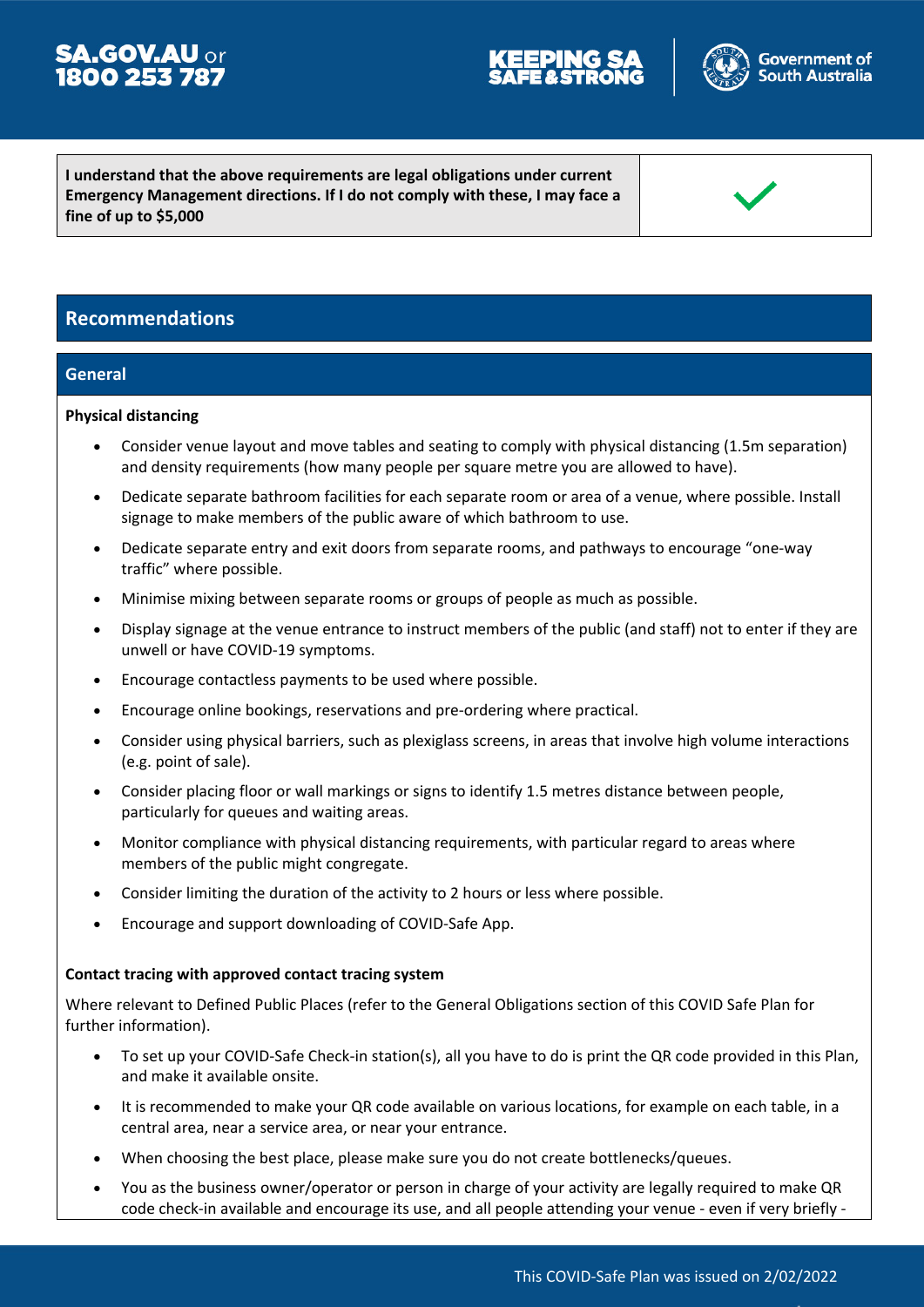





are required to use it to check in as soon as practical upon entry. This includes attendees, patrons, contractors, staff, couriers/delivery drivers, take-away only patrons, and so forth.

- The requirement for attendees to check in as soon as practical upon entry can be met in several ways. For example, patrons can check in once they have taken their seat at a restaurant or café via a QR code on their table, quickly check in at the door if there is no queue, or use QR codes located further into the business to avoid people congregating at the door.
- The data collected in this way is stored in a highly secure way, and can only be used by SA Health for contact tracing purposes. The data will be kept only for 28 days.
- To prevent your QR codes from getting damaged easily, you may wish to laminate the page they are printed on. This will not affect their usability.
- Please only use the QR code provided in your plan, as this is linked to your venue/place of your activity.
- You, as well as authorised officers, are allowed to ask attendees attending your venue or activity to provide evidence of having checked in by showing the confirmation text message on their phone.
- To comply with the requirement to keep your back-up contact tracing records (paper or similar) in a way that reduces the risk of them being copied, photographed, taken or used by any person other than an authorised officer, you can:
	- Place your sign-in sheets in plain view of staff, or have individual check-in slips available that attendees can put into a secure tin or box.
	- $\circ$  Ensure that any copies are kept safe and secure, and away from the general public.
	- $\circ$  Ensure that you regularly remove sign-in logs and store them safely for 28 days.
- To ensure checking in is also possible for people with a disability, special needs or from a culturally or linguistically diverse background, you may want to consider:
	- o Also printing a bigger version of your QR Code (on A3 paper)
	- $\circ$  Providing multiple copies of your QR codes, including both on shoulder height and at 1 metre from the ground
	- o Printing your QR code page in colour
- If you have to install a separate, unique QR code for an event (this is required for a private function, for example), please make sure you list the date of the event in the name of your COVID-Safe Plan, and please make sure the QR code is removed and no longer used after the event has ended.

#### **Hygiene, cleaning and disinfection**

- Conduct frequent environmental cleaning and disinfection especially of touch-points (door handles, push plates including bathroom, EFTPOS facilities, counters, table tops, backs of chairs, food preparation areas etc).
- Refer to SA Health and the Australian Government's online COVID-19 cleaning guidelines and factsheets for detailed information on how to undertake effective cleaning and disinfection, including the products and methods to use.
- Frequency of cleaning will be determined by the turn-over of attendees the more people attend over a period of time, the more cleaning required.
- Clean bathrooms more frequently than lower traffic areas, especially taps, door handles and other frequently touched points. Note that for certain activities, this is mandatory.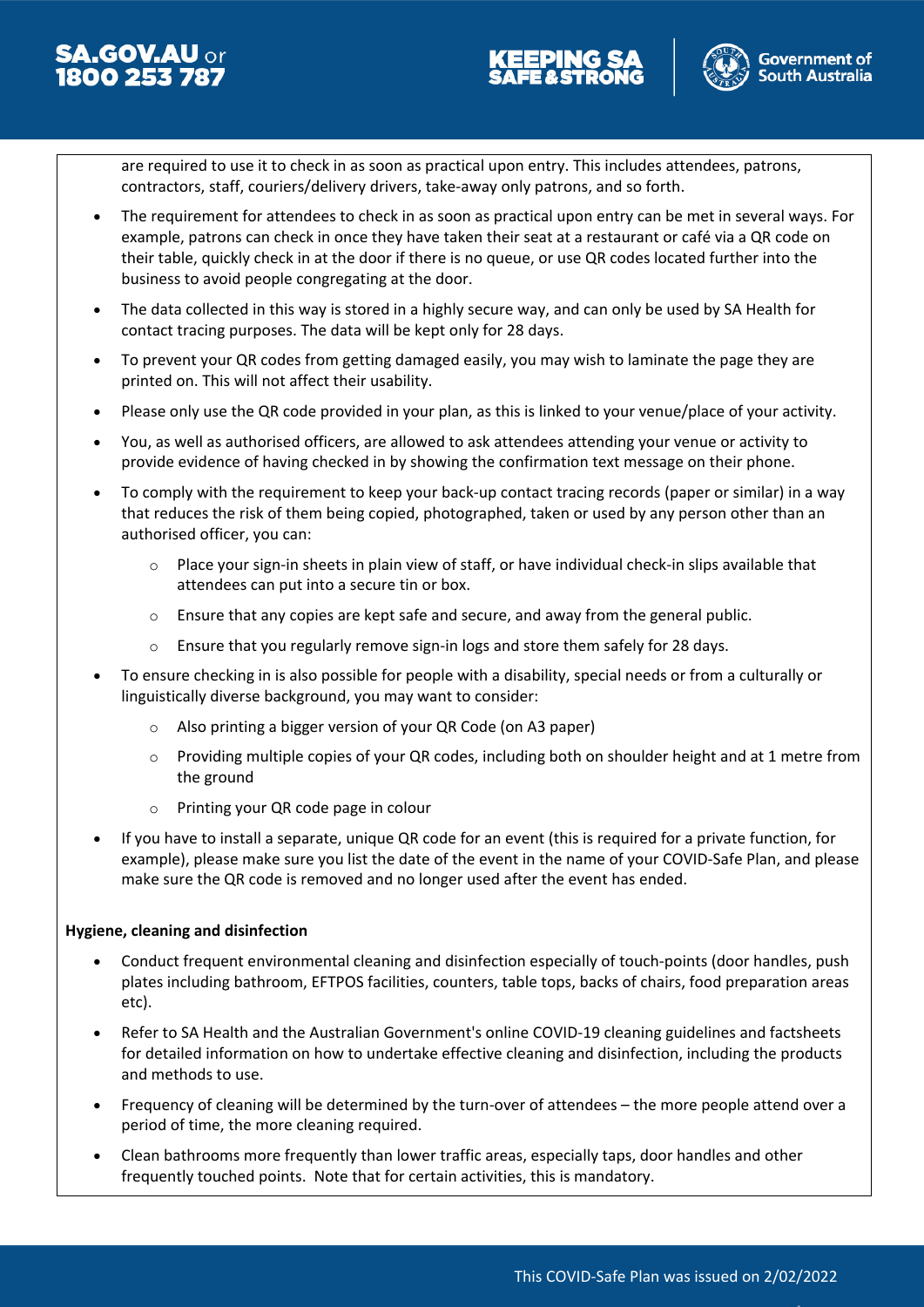





- Avoid providing/using shared items, equipment or utensils. Where this is not possible, clean them frequently or between use.
- Provide hand sanitiser on entry and exit of the premises, and areas where you expect many people to be, or a high turnover of people.
- Consider installing signage on hand hygiene and cough etiquette.
- Ensure bathrooms have soap and running water for handwashing.
- Hand drying facilities must be made available. Provide disposable paper towels or hand dryers only. Cloth towels should only be provided if they are for single use.
- If using communal showers, maintain/encourage that people maintain 1.5 metres distance between people.

#### **Staff**

- Staff should stay home if they are sick, and go home immediately if they become unwell. Unwell staff with COVID-19 compatible symptoms should be tested for COVID-19 and remain in isolation until they receive a result. They can return to work once a test is negative and their acute symptoms have resolved.
- Minimise unnecessary contact between staff. Consider dividing staff into fixed teams or shifts that do not cross over to reduce the risk of transmission.
- Consider how you will minimise contact between staff and site visitors such as delivery personnel.
- Consider if staff need any additional training to be able to implement your COVID-Safe Plan, such as COVID awareness training, COVID Marshal training, a COVID cleaning course or other training courses.
- Where relevant, please note that everyone attending your premises or activity should use COVID-SAfe Check-In. This includes staff.

#### **Ready for business**

- Print or download your COVID-Safe Plan.
- Print and display COVID-Safe materials (such as signage/posters on hygiene, physical distancing).
- Ensure all staff are aware of this plan and the requirements that are relevant to them.
- Review obligations under existing legislation and regulation which will continue to apply.
- Check that COVID-19 safety measures are risk assessed to ensure that any newly implemented measures do not create new safety or security risks.

#### **Response planning**

- Ensure you and your staff have a basic understanding of how to respond to a suspected case of COVID-19 at the workplace.
- A step-by-step summary of actions to take is:
	- 1. Keep others away from the confirmed or suspected case. Talk to and assess the person concerned; if they need urgent medical help, call 000 immediately.
	- 2. If the person is at your premises when symptoms emerge, assess the situation and risks. Talk to the person about your concerns and next steps. Seek government health advice.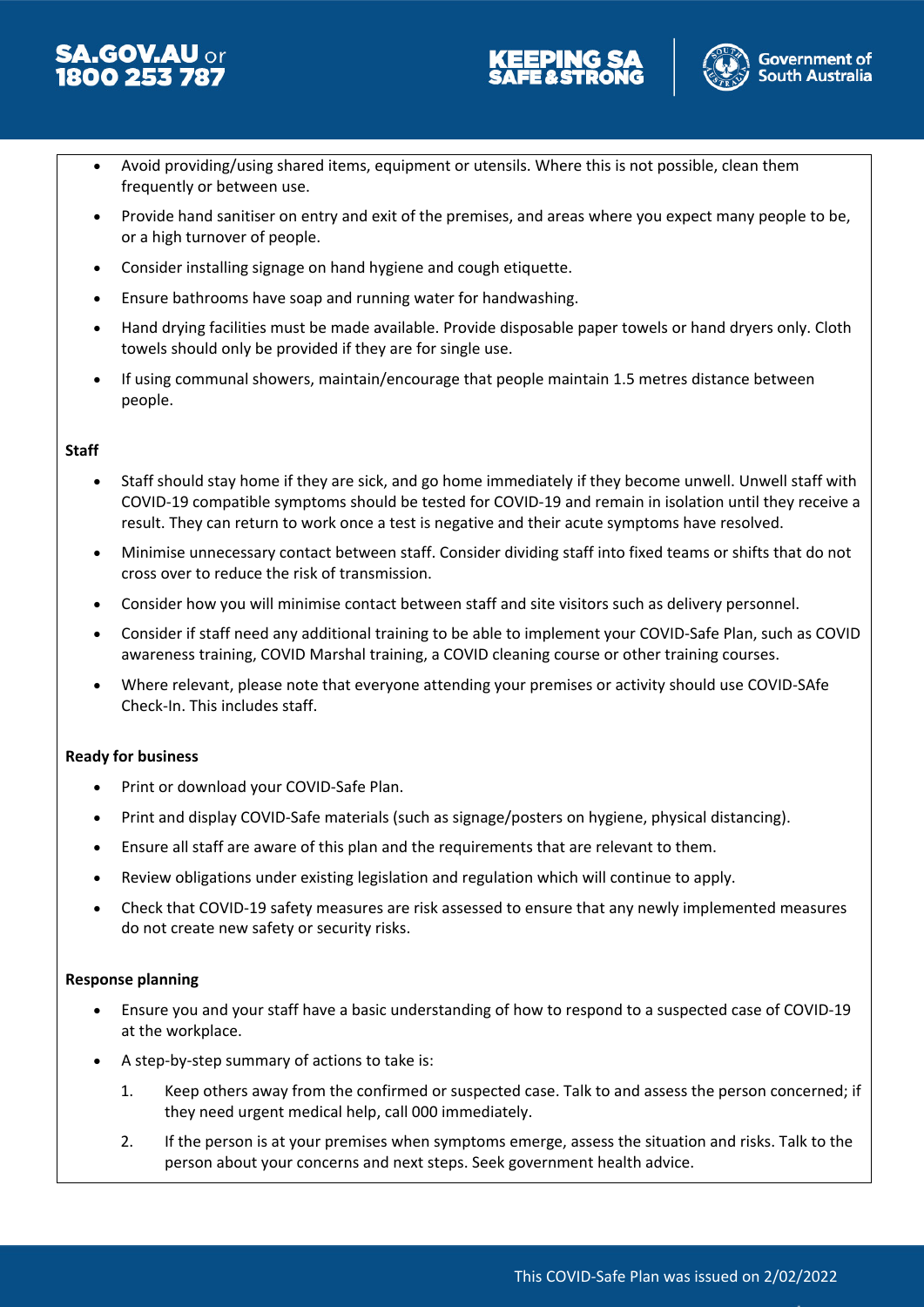





- 3. If well enough, ask the person to go home, seek medical advice and testing for COVID-19, and selfquarantine until a result is returned. Ensure the person has safe transport to get home; if not, you may need to arrange for a taxi.
- 4. Notify SA Health via HealthCommunicableDiseases@sa.gov.au so that they can trace any contacts of this person and contain the spread. SA Health may ask for any attendance records you may have kept to assist with this.
- 5. SA Health will assess whether other staff, patrons or contractors may have been exposed to COVID-19, and direct them to self-quarantine at home. Note: this may include your staff; as such, it is recommended to have contingency plans in place. SA Health may also ask you to close your premises for a deep environmental disinfection clean.
- Regularly review your COVID-Safe Plan. Update it if needed, for example if your place of doing business or the services you offer change.
- For further information visit [www.sahealth.gov.au](http://www.sahealth.gov.au/)

#### **COVID Marshals**

- COVID Marshal training courses prescribed by SA Health are available online at no cost. Visit www.covid-19.sa.gov.au for more information.
- Owners, operators or people effectively in charge of a business or activity are legally responsible for the overall compliance with their COVID-Safe Plan or COVID Management Plan. This includes responsibility for their COVID Marshal(s) and other staff.
- COVID Marshals are not legally responsible for a venue's overall compliance or for the behaviour of individual patrons. Instead, they have a duty to their employer/person in charge of the activity to perform their role as COVID Marshal to the best of their abilities.
- COVID Marshals must be familiar with their business or activity's COVID-Safe or COVID Management Plan. Owners, operators or people effectively in charge of a business or activity should provide a copy of their Plan to their COVID Marshal(s) and discuss the Plan and its implementation with them. This gives COVID Marshals the information they need to take reasonable action to ensure staff, patrons and other people comply with the Plan and the rules and restrictions in it.
- Beyond the mandatory requirements around age and training, it is recommended that people nominated as COVID Marshals have good customer service, people and communication skills, a solid knowledge of the business or activity's operations, and sufficient experience and authority among staff to supervise and give limited directions.

#### **Masks**

- It is currently generally recommended to wear a mask in situations and places where physical distancing is not possible.
- Masks are mandatory in all indoor public spaces and for a range of specific activities and settings. Refer to General Obligations and the obligations specific to your activity for more information.

**I understand these recommendations and will implement them where I can, to the extent possible, to ensure my operations are COVID Safe**



#### **Outdoor and indoor sport**

**Physical distancing**